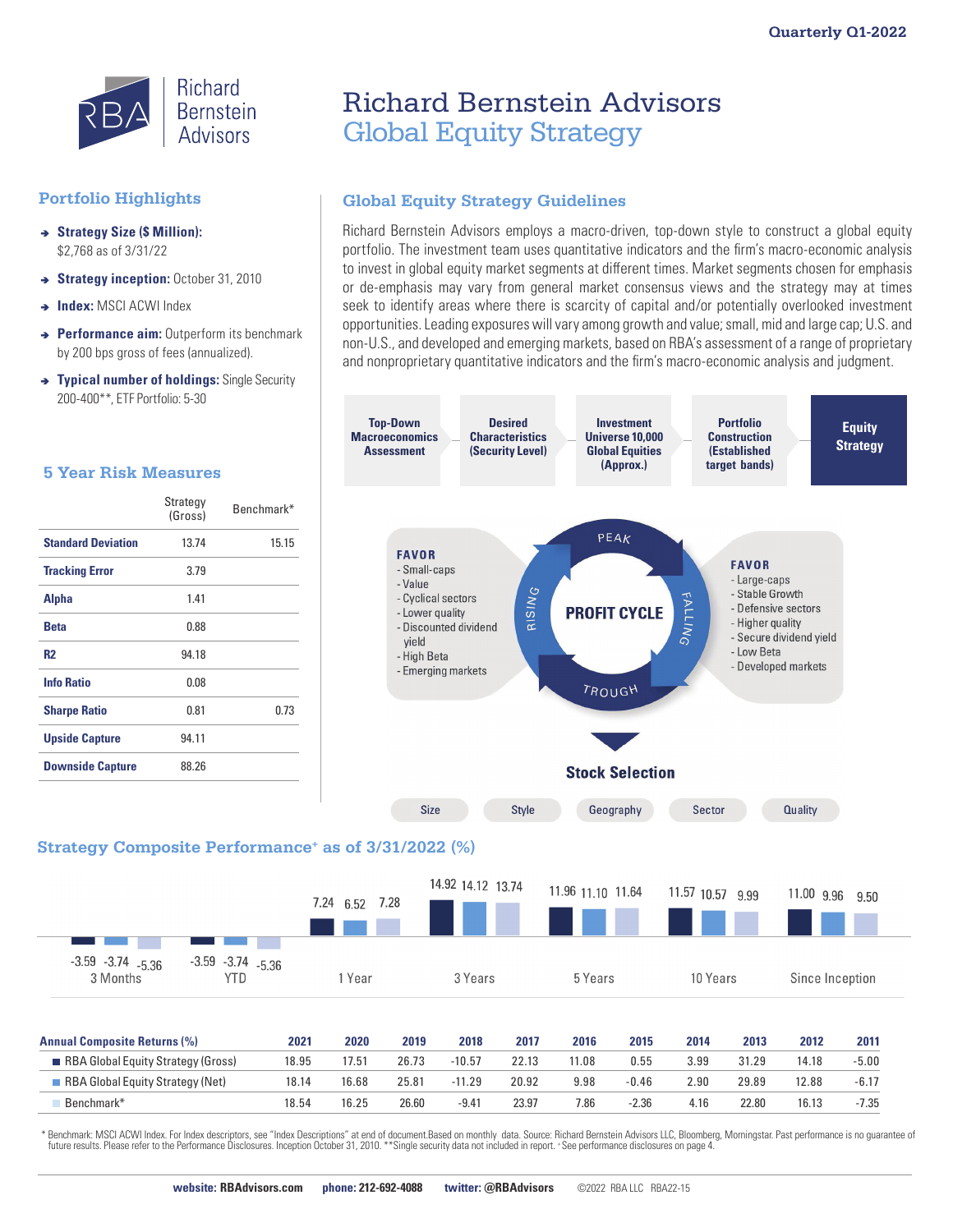#### **Richard Bernstein Advisors Global Equity Strategy Q1-2022**

#### **Risk Management Guidelines**

| <b>Number of Positions</b>            | 200-400                                                                                              |
|---------------------------------------|------------------------------------------------------------------------------------------------------|
|                                       |                                                                                                      |
| <b>Position Size</b>                  | At purchase, 20bp min, +/- 60bp benchmark relative; Over time, 10bp min, +/- 90bp benchmark relative |
| <b>Market Cap (Developed Markets)</b> | \$100M minimum                                                                                       |
| <b>Market Cap (Emerging Markets)</b>  | \$100M minimum                                                                                       |
| Cash                                  | Up to 20%                                                                                            |
| <b>Portfolio Turnover (Annual)</b>    | Typically, 40% - 60%, No Minimum/Maximum                                                             |
| <b>Tracking Error (Annual)</b>        | $\sim$ 2% - 6%                                                                                       |
| <b>Currency</b>                       | Hedged/Unhedged if views dictate                                                                     |
| <b>Country</b>                        | +/- 50% Benchmark Relative*                                                                          |
| <b>Sector</b>                         | +/-35% Benchmark Relative*                                                                           |

#### **Relative Equity Sector and Region Exposure vs MSCI ACWI Index as of 3/31/2022 (%)**



#### **Relative Sector Positioning**

 $46$ 



#### **YTD Sector and Region Attribution as of 3/31/2022 (%)**



#### **YTD Sector Attribution**

Energy Information Technology Financials **Consumer Discretionary** Industrials **Communication Services Health Care Real Estate Utilities Consumer Staples** Materials

#### **YTD Region Attribution**

**Relative Region Positioning**



#### **Top 10 Holdings1 as of 3/31/2022 (%)**

 $0.9$ 

| Apple Inc               | 4.2<br>Amazon.com Inc               | 2.2 |
|-------------------------|-------------------------------------|-----|
| Microsoft Corp          | iShares MSCI South Korea ETF<br>3.3 | 1.8 |
| iShares MSCI China ETF  | Alphabet Inc<br>3.1                 | 1.3 |
| US Dollar               | 2.7<br>Tesla Inc                    | 1.3 |
| iShares MSCI Taiwan ETF | 2.5<br>NVIDIA Corp                  | 1.2 |

Source: Richard Bernstein Advisors LLC, Bloomberg. Weightings are calculated on an equity-only basis. Allocations are subject to change due to active management. Percentages may not total 100% due to rounding. \* Benchmark: MSCI ACWI Index.Sector references are in accordance with the Global Industry Classification Standard (GICS®) **www.msci.com/gics**

<sup>1</sup> Holdings information may differ if presented as of trade date. Due to rounding, holdings of less than 0.005% may show as 0.00%. Portfolio information subject to change due to active management. Percentages may not total 100% due to rounding.

The specific securities mentioned are not representative of all the securities purchased, sold or recommended for advisory clients.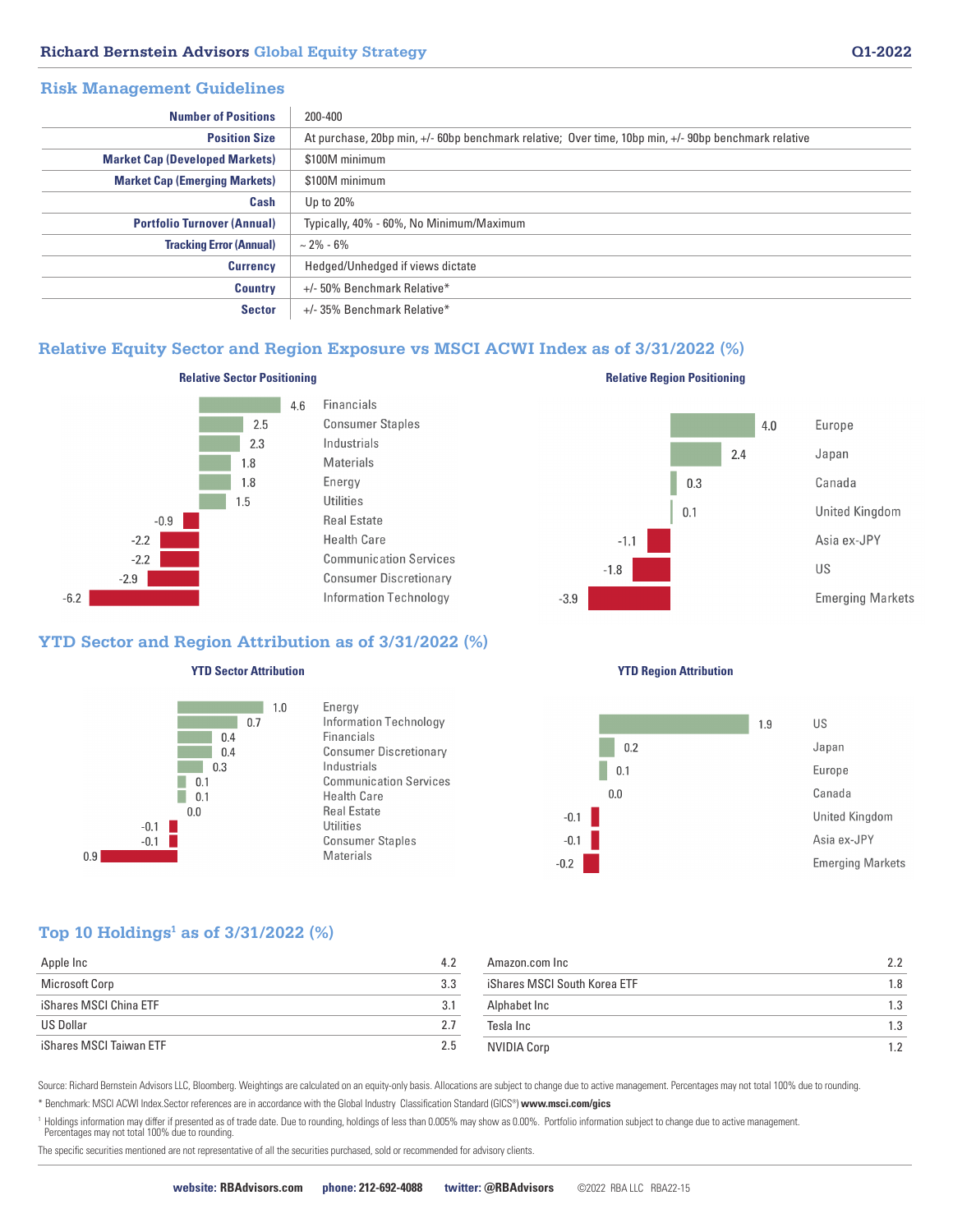#### **Current Themes as of 3/31/2022**

#### **U.S. Equities**

- **Modestly underweight US equities.**
- ↑ Overweight investments that benefit from higher inflation, including Energy and Financials.
- ↑ Significantly increased exposure to high quality and less economicallysensitive investments, including Consumer Staples and Utilities.
- $\vee$  We attempt to reduce portfolio risk by maintaining low exposure to expensive and popular market themes, including Information Technology, Consumer Discretionary and Communication Services.

#### **Region Weightings Q4 2010 - Q1 2022 (%)**

#### **Non-U.S. Equities**

- Modestly overweight Europe equities.
- Underweight Emerging Markets.
- ↑ Overweight Japan.



Source: Richard Bernstein Advisors LLC, Bloomberg. Percent of total net assets. Allocations are subject to change due to active management.



**Richard Bernstein Advisors** 

## **Portfolio Management**

*RBA Investment Committee* Richard Bernstein Advisors, LLC 1251 Avenue of the Americas, Suite 4102 New York, NY 10020 (212) 692-4088

#### **Client Service**

*Rich Walsh* Richard Bernstein Advisors, LLC 1251 Avenue of the Americas, Suite 4102 New York, NY 10020 (732) 598-4131 **institutional@rbadvisors.com**